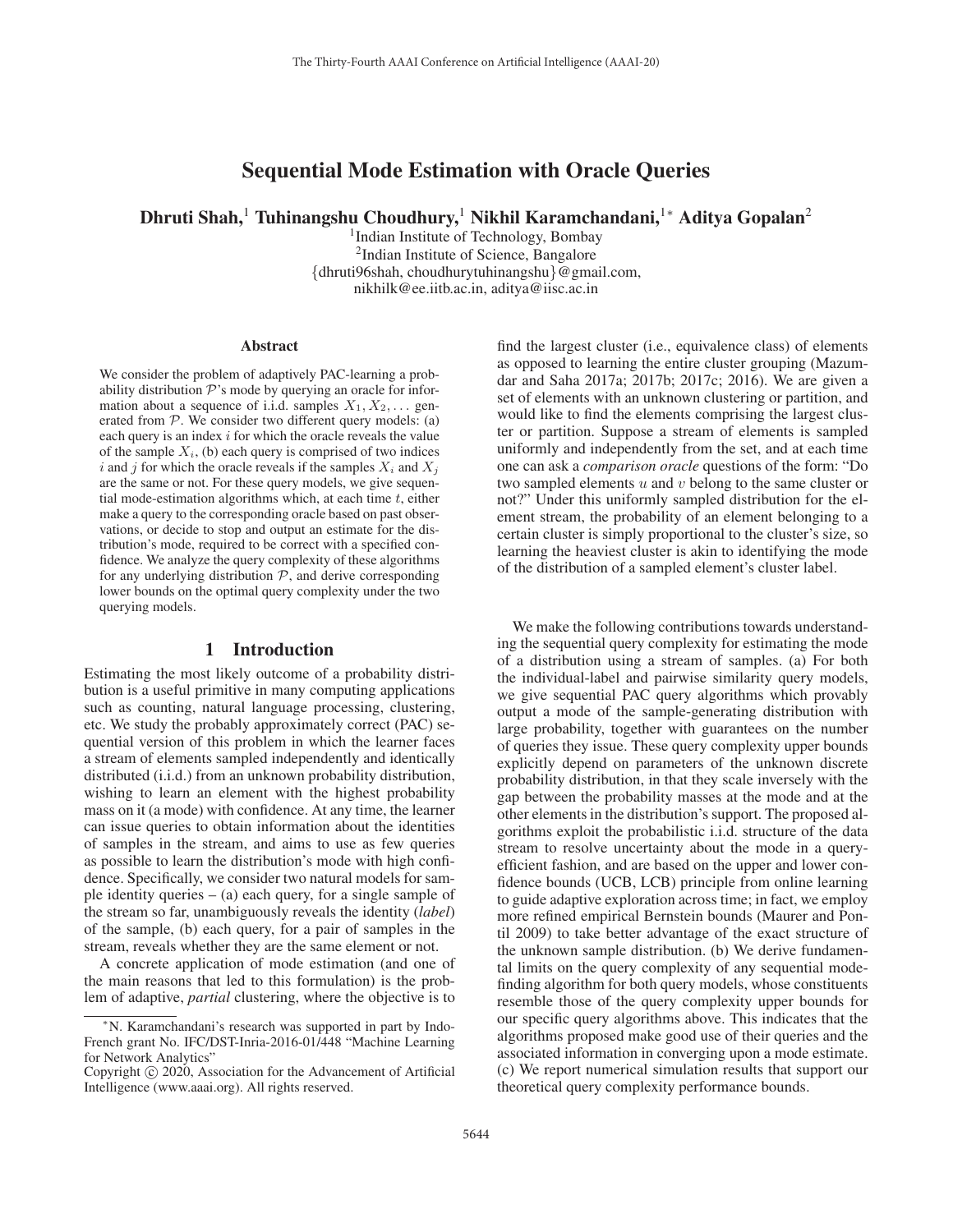# 1.1 Related Work

The mode estimation problem has been studied classically in the batch or non-sequential setting since many decades back, dating to the work of Parzen (Parzen 1962) and Chernoff (Chernoff 1964), among others. This line of work, however, focuses on the objective of consistent mode estimation (and the asymptotic distribution of the estimate) for continuous distributions, instead of finite-time PAC guarantees for large-support discrete distributions as considered here. Our problem is essentially a version of sequential composite hypothesis testing with adaptive "actions" or queries, and with an explicit high-confidence requirement on the testing algorithm upon stopping.

There has been a significant amount of work in the streaming algorithms community, within computer science, on the "heavy hitter" problem – detecting the most frequent symbol in an arbitrary (non-stochastic) sequence – and generalizations thereof pertaining to estimation of the empirical moments, see e.g., (Misra and Gries 1982), (Karp, Shenker, and Papadimitriou 2003), (Manku and Motwani 2002). However the focus here is on understanding resource limits, such as memory and computational effort, on computing on arbitrary (non stochastic / unstructured) streams that arise in highly dynamic network applications. We are instead interested in quantifying the *statistical* efficiency of mode estimation algorithms in terms of the structure of the generating probability distribution.

Adaptive decision making and resolution of the exploreexploit trade off is the subject of work on the well-known multi-armed bandit model, e.g., (Bubeck, Cesa-Bianchi, and others 2012). At an abstract level, our problem of PAC-mode estimation is like a multi-armed bandit "best arm" identification problem (Kaufmann, Cappe, and Garivier 2016) but ´ with a different information structure – queries are not directly related to any utility structure for rewards as in bandits.

Perhaps the closest work in spirit to ours is the recent work by Mazumdar and co-authors (Mazumdar and Saha 2017a; 2017b; 2017c; 2016), where the aim is to learn the entire structure of an unknown clustering by making information queries. In this regard, studying the mode estimation problem helps to shed light on the simpler, and often more natural, objective of merely identifying the largest cluster in many machine learning applications, which has not been addressed by previous work.

## 2 Problem formulation

In this section we develop the required notation and describe the query models.

Consider an underlying unknown discrete probability distribution P with the support set  $\{1, 2, \ldots k\}$ . For each  $i \in$  $\{1, 2, \ldots, k\}$  and a random variable  $X \sim \mathcal{P}$ , let  $Pr(X =$  $i) = p_i(\mathcal{P}) \equiv p_i.$ 

We would like to estimate the *mode* of the unknown distribution  $P$ , defined as any member of the set<sup>1</sup>  $\arg \max_{1 \leq i \leq k} p_i$ . Towards this, we assume query access to an *oracle* containing a sequence of independently and identically distributed (i.i.d.) samples from  $P$ , denoted  $X_1, X_2, \ldots$  We study the mode estimation problem under the following query models to access the values of these i.i.d. samples:

- 1. Query Model 1 (QM1) : For each query, we specify an index  $i \geq 1$  following which the oracle reveals the value of the sample  $X_i$  to us. Since the samples are i.i.d., without loss of generality, we will assume that the  $t^{th}$  successive query reveals  $X_t$ ,  $t = 1, 2, \ldots$
- 2. Query Model 2 (QM2) : In this model, the oracle answers *pairwise similarity* queries. For each query, we specify *two* indices  $i, j \in \{1, 2, \ldots\}$ , following which the oracle reveals if the two samples  $X_i$  and  $X_j$  are equal or not. Formally, the response of the oracle to a query  $(i, j)$ is

$$
\mathcal{O}(i,j) = \begin{cases} +1 & \text{if } X_i = X_j, \\ -1 & \text{otherwise.} \end{cases}
$$

Note that to know the value of a sample  $X_i$  in this query model, multiple pair-wise queries to the oracle might be required.

For each of the query models above, our goal is to design a statistically efficient sequential mode-estimation algorithm which, at each time  $t$ , either makes a query to the oracle based on past observations or decides to stop and output an estimate for the distribution's mode. Mathematically, a sequential algorithm with a stopping rule decides an action  $A_t$ at each time  $t \geq 1$  depending only on past observations. For QM1,  $A_t$  can be one of the following:

- *(continue,t)*: Query the index  $t$ ,
- *(stop, m̂), m̂*  $\in$  {1, ..., k}: Stop querying and return m̂ as the mode estimate.

For QM2,  $A_t$  can be one of the following:

- *(continue,*t*)*: Continue with the next round, with possibly multiple sequential pairwise queries of the form  $(t, j)$  for some  $j < t$ . That is, we compare the sample  $X_t$  with some or all of the previous samples.
- *(stop, m̂), m̂*  $\in$  {1, ..., k}: Stop querying and return m̂ as the mode estimate.

The stopping time of the algorithm is defined as

$$
\tau := \inf\{t \ge 1 : A_t = (stop, .)\}.
$$

The cost of the algorithm is measured by its *query complexity* – the number of queries made by it before stopping. For  $\delta > 0$ , a sequential mode-estimation algorithm is defined to be a  $\delta$ -true mode estimator if it correctly identifies the mode for every distribution  $P$  on the support set  $\{1, 2, \ldots, k\}$  with probability at least  $1 - \delta$ , i.e.,  $\mathbb{P}_{\mathcal{P}}[\hat{m} \in \arg \max_{1 \leq i \leq k} p_i(\mathcal{P})] \geq 1 - \delta$ . The goal is to obtain δ-true mode estimators for each query model (QM1 and QM2) that require as few queries as possible. For a  $\delta$ true mode estimator A and a distribution  $\overline{P}$ , let  $Q_{\delta}^{\mathcal{P}}(\mathcal{A})$  denote the number of queries made by a  $\delta$ -true mode estimator note the number of queries made by a  $\delta$ -true mode estimator when the underlying unknown distribution is  $P$ . We are interested in studying the optimal query complexity of  $\delta$ -true

<sup>&</sup>lt;sup>1</sup>arg max<sub>*i*∈S</sub>  $p_i$  is used to denote the set of all maximisers of function  $i \to n_i$  on S the function  $i \rightarrow p_i$  on S.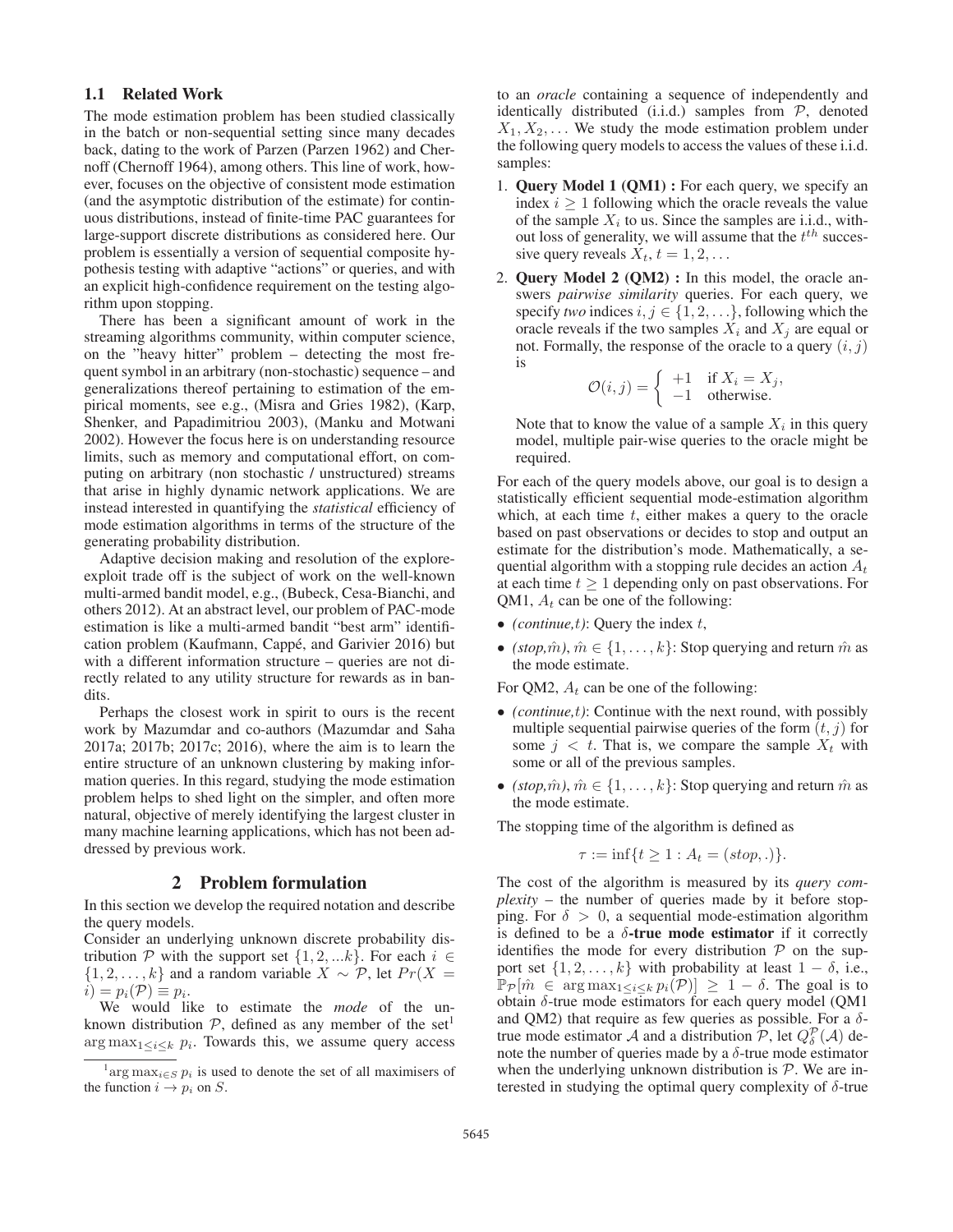mode estimators. Note that  $Q_{\delta}^{\mathcal{P}}(\mathcal{A})$  is itself a random quantity and our results either hold in expectation or with high tity, and our results either hold in expectation or with high probability.

For the purpose of this paper, we assume that  $p_1 > p_2 \geq$  $\ldots \geq p_k$  i.e. the mode of the underlying distribution is 1, and hence a  $\delta$ -true mode estimator returns 1 with probability at least  $(1 - \delta)$ . In Sections 3 and 4, we discuss δ-true mode estimators and analyze their query complexity for the QM1 and QM2 query models respectively. We provide some experimental results in Section 5 and further explore a few variations of the problem in Section 6. Several proofs have been relegated to the full version of our paper (Shah et al. 2019).

# 3 Mode estimation with QM1

We will begin by presenting an algorithm for mode estimation under QM1 and analyzing its query complexity.

### 3.1 Algorithm

Recall that under the QM1 query model, querying the in- $\text{dex } t$  to the oracle reveals the value of the corresponding sample,  $X_t$ , generated i.i.d. according to the underlying unknown distribution  $P$ . During the course of the algorithm, we form bins for each element i in the support  $\{1, 2, \ldots, k\}$ of the underlying distribution. Bin  $j$  is created when the first sample with value  $j$  is revealed and any further samples with that value are 'placed' in the same bin. For each query  $t$  and revealed sample value  $X_t$ , define  $Z_t^i$  for  $i \in \{1, 2, ...k\}$  as follows follows.

$$
Z_t^i = \begin{cases} 1 & \text{if } X_t = i \\ 0 & \text{otherwise.} \end{cases}
$$

Note that for each given  $i, t, Z_t^i$  is a Bernoulli random variable with  $E[Z_t^i] = p_i$ . Also for any given i,  $\{Z_t^i\}$  are i.i.d. over time over time.

Our mode estimation scheme is presented in Algorithm 1. At each stage of the algorithm, we maintain an empirical estimate of the probability of bin i,  $p_i$ , for each  $i \in$  $\{1, 2, \ldots, k\}$ . Let  $\hat{p}_i^t$  denote the estimate at time t, given by

$$
\hat{p}_i^t = \frac{\sum_{j=1}^t Z_j^i}{t},\tag{1}
$$

where recall that  $Z_j^i$  for  $j = 1, 2, \dots, t$  are the t i.i.d. samples.<br>Also at each time instant, we maintain confidence bounds Also, at each time instant, we maintain confidence bounds for the estimate of  $p_i$ . The confidence interval for the  $i^{th}$ bin probability at the  $t^{th}$  iteration is denoted by  $\beta_i^t$ , and it captures the deviation of the empirical value  $\hat{p}_i^t$  from its<br>true value  $p_i$ . In particular, the confidence interval value true value  $p_i$ . In particular, the confidence interval value  $\beta_i^t$  is chosen so that the true value  $p_i$  lies in the interval  $[\hat{p}_i^t - \beta_i^t, \hat{p}_i^t + \beta_i^t]$  with a significantly large probability. The lower and upper boundaries of this interval are referred to lower and upper boundaries of this interval are referred to as the lower confidence bound (LCB) and the upper confidence bound (UCB) respectively. The particular choice for the value of  $\beta_i^t$  that we use for our algorithm is presented in Section 3.2.

Finally, our stopping rule is as follows :  $A_t = (stop, i)$ when there exists a bin  $i \in \{1, 2, ..., k\}$  whose LCB is greater than the UCB of all the other bins, upon which the index  $i$  is output as the mode estimate.

Given the way our confidence intervals are defined, this ensures that the output of the estimator is the mode of the underlying distribution with large probability.

|  |  |  |  | Algorithm 1 Mode estimation algorithm under QM1 |
|--|--|--|--|-------------------------------------------------|
|--|--|--|--|-------------------------------------------------|

1: 
$$
t = 1
$$
  
2:  $A_0 = 0$ 

- 2:  $A_0 = (continue, 1)$ : Obtain  $X_1$ .<br>3: **loop**
- 3: loop
- 4: if a bin with value  $X_t$  already exists then
- 5: Add query index  $t$  to the corresponding bin.
- 6: else
- 7: Create a new bin with value  $X_t$ .<br>8: **end if**
- end if
- 9: Update the empirical estimate  $\hat{p}_i^t$  (1) and confidence interval  $\beta_i^t$  (2) for all bins  $i \in \{1, 2, \dots, k\}$ interval  $\beta_i^t$  (2) for all bins  $i \in \{1, 2, ..., k\}$ .

10:

$$
A_t = \begin{cases} (stop,i): & \text{if } \exists i, \text{ s.t. } \forall j \neq i \\ \text{Exit, Output } i & \hat{p}_i^t - \beta_i^t > \hat{p}_j^t + \beta_j(t), \\ (continue, t+1): & \text{otherwise} \\ \text{Obtain } X_{t+1} \end{cases}
$$

11:  $t = t + 1$ <br>12: **end loop** 

#### 3.2 Analysis

**Theorem 1.** For the following choice of  $\beta_i^t$ , Algorithm 1 is *a* δ*-true mode estimator.*

$$
\beta_i^t = \sqrt{\frac{2V_t(Z^i)\log(4kt^2/\delta)}{t}} + \frac{7\log(4kt^2/\delta)}{3(t-1)},
$$
 (2)

*where*  $V_t(Z^i) = \frac{1}{t(t-1)}$  $\sum$  $\sum_{1 \leq p < q \leq t} (Z_p^i - Z_q^i)^2$  is the empir-

*ical variance.*

*Proof.* This proof is based on confidence bound arguments. To construct the confidence intervals for the probability values  $\{p_i\}$ 's, we use the empirical version of the Bernstein bound given in (Maurer and Pontil 2009). The result used is stated as Theorem 9 in (Shah et al. 2019, Appendix A). Using the result in our context, we get the following for any given pair  $(i, t)$  with probability at least  $(1 - \delta_1)$ :

$$
|p_i - \hat{p}_i^t| \le \sqrt{\frac{2V_t(Z^i)\log(2/\delta_1)}{t}} + \frac{7\log(2/\delta_1)}{3(t-1)},\tag{3}
$$

where  $V_t(Z^i)$ ) is the sample variance, i.e.,  $V_t(Z^i)$  =  $\frac{1}{t(t-1)}$  $\sum$  $\sum_{1\leq p< q\leq t}(Z_{p}^{i}-Z_{q}^{i})^{2}.$ 

To establish confidence bounds on the sample variance, we use the result given in (Maurer and Pontil 2009), which is stated as Theorem 10 in (Shah et al. 2019, Appendix A). Using the result in our context, and noting that the expected value of  $V_t(Z^i)$  would be  $p_i(1 - p_i)$ , we get the following<br>for any given pair  $(i, t)$  with probability at least  $(1 - \delta_0)$ . for any given pair  $(i, t)$  with probability at least  $(1 - \delta_2)$ :

$$
|\sqrt{p_i(1-p_i)} - \sqrt{V_t(Z^i)}| \le \sqrt{\frac{2\log(1/\delta_2)}{t-1}}.
$$
 (4)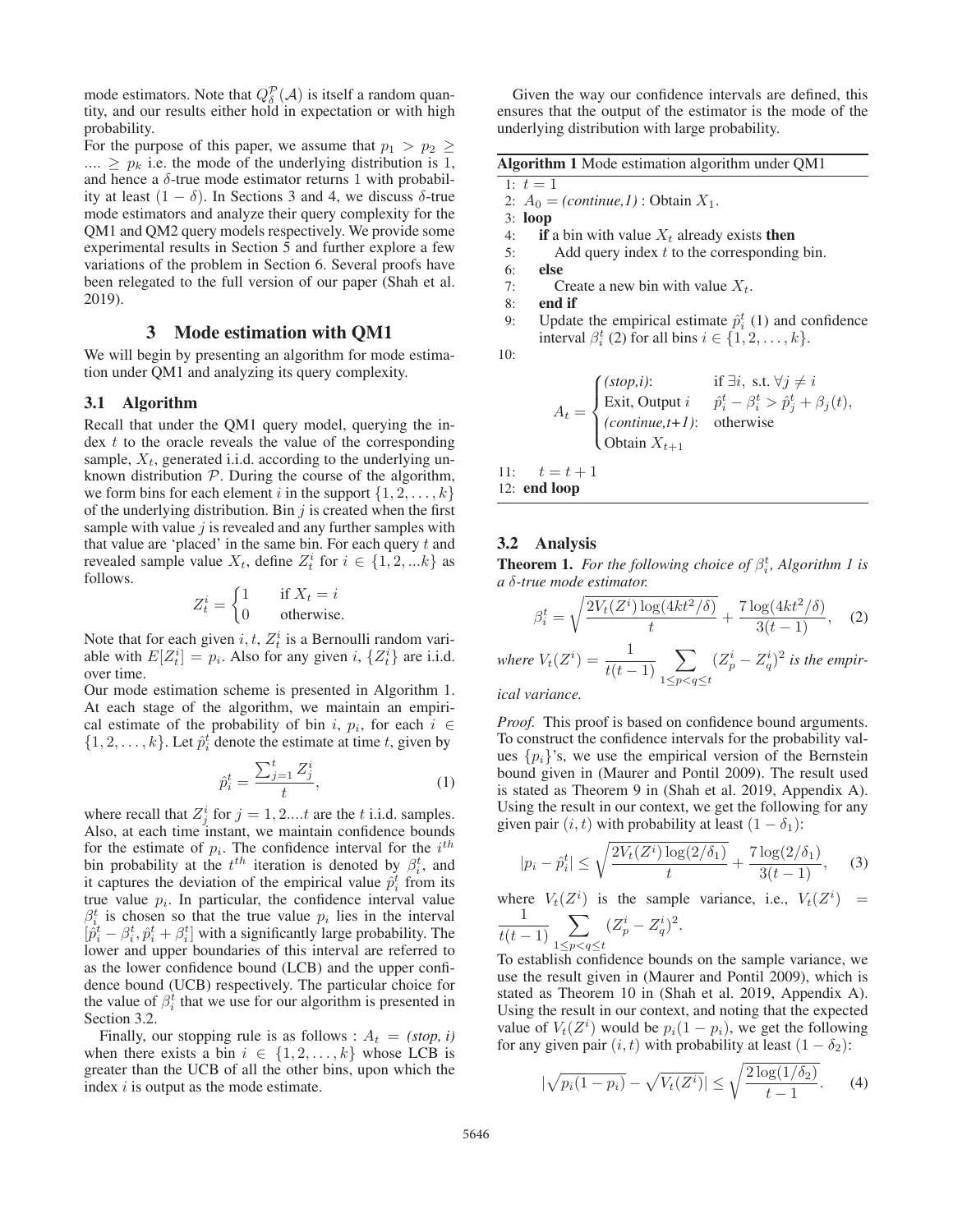Let  $\mathcal{E}_1$  denote the error event that for some pair  $(i, t)$  the confidence bound (3) around  $\hat{p}_i^t$  is violated. Also, let  $\mathcal{E}_2$  denote the error event that for some pair  $(i, t)$  the confidence bound the error event that for some pair  $(i, t)$  the confidence bound (4) around the sample variance  $V_t(Z^i)$  is violated. Choos-<br>ing  $\delta_t = \delta_t = -\delta$ , and taking the union bound over all ing  $\delta_1 = \delta_2 = \frac{\delta}{2kt^2}$ , and taking the union bound over all  $i$  t from (3) and (4) we get  $\mathbb{P}[\mathcal{E}_1] < \delta/2$  and  $\mathbb{P}[\mathcal{E}_2] < \delta/2$ *i*, *t*, from (3) and (4), we get  $\mathbb{P}[\mathcal{E}_1] \le \delta/2$  and  $\mathbb{P}[\mathcal{E}_2] \le \delta/2$ .<br>Hence we get that Hence we get that

$$
\mathbb{P}[\mathcal{E}_1^c \cap \mathcal{E}_2^c] \ge 1 - \delta. \tag{5}
$$

This means that with probability at least  $1-\delta$  the confidence bounds corresponding to both equations (3) and (4) hold true for all pairs  $(i, t)$ .

We now show that if the event  $\mathcal{E}_1^c \cap \mathcal{E}_2^c$  is true, then Algorithm 1 returns 1 as the mode. To see this, assume the contrary that the algorithm returns  $i \neq 1$ . Under  $\mathcal{E}_1^c \cap \mathcal{E}_2^c$  the confidence intervals hold true for all pairs  $(i, t)$  and hence confidence intervals hold true for all pairs  $(i, t)$  and hence the stopping condition defined in Line 10, Algorithm 1 will imply

$$
p_i \ge \hat{p}_i^t - \beta_i^t > \hat{p}_1^t + \beta_1^t \ge p_1
$$
  
Thus,  $\lambda$  basis that,  $\lambda$ 

which is false. Thus Algorithm 1 returns 1 as the mode if the event  $\mathcal{E}^c_{\sigma} \cap \mathcal{E}^c_{\sigma}$  is true. Hence, the probability of returning 1 event  $\mathcal{E}_1^c \cap \mathcal{E}_2^c$  is true. Hence, the probability of returning 1 as the mode is at least  $\mathbb{P}[\mathcal{E}_s^c \cap \mathcal{E}_s^c]$  which by (5) implies that as the mode is at least  $\mathbb{P}[\mathcal{E}_1^c \cap \mathcal{E}_2^c]$ , which by (5) implies that Algorithm 1 is a  $\delta$ -true mode estimator Algorithm 1 is a  $\delta$ -true mode estimator.

# 3.3 Query Complexity Upper bound

Theorem 2. *For a* δ*-true mode estimator* A1*, corresponding to Algorithm 1, we have the following with probability at least*  $(1 - \delta)$ *.* 

$$
Q_{\delta}^{\mathcal{P}}(\mathcal{A}_1) \le \frac{592}{3} \frac{p_1}{(p_1 - p_2)^2} \log \left( \frac{592}{3} \sqrt{\frac{k}{\delta}} \frac{p_1}{(p_1 - p_2)^2} \right)
$$

*Proof.* If the event  $\mathcal{E}_1^c \cap \mathcal{E}_2^c$  is true, it implies that all confidence intervals hold true. We find a value  $T^*$ , which ensures that by  $t = T^*$ , the confidence intervals of the bins have separated enough such that the algorithm stops. Since at each time one query is made, this value of  $T^*$  would also be an upper bound on the query complexity  $Q_{\delta}^{\mathcal{P}}(\mathcal{A})$ . The deriva-<br>tion of  $T^*$  has been relegated to (Shah et al. 2019) Appendix tion of  $T^*$  has been relegated to (Shah et al. 2019, Appendix B), which gives the upper bound as stated above.  $\Box$ 

#### 3.4 Query Complexity Lower bound

Theorem 3. *For any* δ*-true mode estimator* A*, we have,*

$$
\mathbb{E}[Q_{\delta}^{\mathcal{P}}(\mathcal{A})] \ge \frac{p_1}{(p_1 - p_2)^2} \log(1/2.4\delta).
$$

*Proof.* Let  $x(\mathcal{P}) = \arg \max_{i \in [k]} p_i$  denote the mode of the distribution P. By assumption, we have  $x(\mathcal{P})=1$ . Consider any  $\mathcal{P}'$  such that  $x(\mathcal{P}') \neq x(\mathcal{P}) = 1$ . Let  $\mathcal{A}$  be a  $\delta$ -true mode estimator and let  $\hat{m}$  be its output. Then by definition estimator and let  $\hat{m}$  be its output. Then, by definition,

$$
\mathcal{P}(\hat{m} = 1) \ge 1 - \delta
$$
  
\n
$$
\mathcal{P}'(\hat{m} = 1) \le \delta.
$$
 (6)

Let  $\tau$  be the stopping time associated with estimator  $\mathcal{A}$ . Using Wald's lemma (Wald 1944) we have,

$$
\mathbb{E}_{\mathcal{P}}\left[\sum_{t=1}^{\tau} \log \frac{p(X_t)}{p'(X_t)}\right] = \mathbb{E}_{\mathcal{P}}[\tau].\mathbb{E}_{\mathcal{P}}\left[\log \frac{p(X_1)}{p'(X_1)}\right]
$$

$$
= \mathbb{E}_{\mathcal{P}}[\tau].D(\mathcal{P}||\mathcal{P}'). \tag{7}
$$

where  $D(\mathcal{P}||\mathcal{P}')$  refers to the Kullback-Leibler (KL) diver-<br>gence between the distributions  $\mathcal{P}$  and  $\mathcal{P}'$ gence between the distributions  $P$  and  $P'$ . Also,

$$
\mathbb{E}_{\mathcal{P}}\left[\sum_{t=1}^{\tau}\log\frac{p(X_t)}{p'(X_t)}\right]
$$
\n
$$
= \mathbb{E}_{\mathcal{P}}\left[\log\frac{p(X_1, X_2,...X_{\tau})}{p'(X_1, X_2,...X_{\tau})}\right]
$$
\n
$$
= D(p(X_1,...X_{\tau})||p'(X_1,...X_{\tau}))
$$
\n
$$
\geq D(Ber(\mathcal{P}(\hat{m}=1))||Ber(\mathcal{P}'(\hat{m}=1))),
$$

where  $Ber(x)$  denotes the Bernoulli distribution with parameter  $x \in (0, 1)$  and the last step is obtained by the data processing inequality (Cover and Thomas 2012). Furthermore we have,

$$
D(Ber(\mathcal{P}(\hat{m}=1))||Ber(\mathcal{P}'(\hat{m}=1))) \ge \log(1/2.4\delta),
$$

where the above follows from (6) and (Kaufmann, Cappé, and Garivier 2016, Remark 2). Finally, combining with (7) and noting that the argument above works for any  $\mathcal{P}'$  such that  $x(\mathcal{P}) \neq x(\mathcal{P}')$ , we have

$$
\mathbb{E}_{\mathcal{P}}[\tau] \ge \frac{\log(1/2.4\delta)}{\inf_{\mathcal{P}':x(\mathcal{P}')\neq x(\mathcal{P})} D(\mathcal{P}||\mathcal{P}')}.
$$
(8)

We choose  $\mathcal{P}'$  as follows, for some small  $\epsilon > 0$ :

$$
p'_i = p_i, \ \forall i > 2
$$
  
\n
$$
p'_1 = \frac{p_1 + p_2}{2} - \epsilon = q - \epsilon, \text{ where } q = \frac{p_1 + p_2}{2}
$$
  
\n
$$
p'_2 = \frac{p_1 + p_2}{2} + \epsilon = q + \epsilon
$$

We have

.

$$
D(\mathcal{P}||\mathcal{P}') = p_1 \log \left(\frac{p_1}{q-\epsilon}\right) + p_2 \log \left(\frac{p_2}{q+\epsilon}\right)
$$
  
\n
$$
= (p_1 + p_2) \left[ \frac{p_1}{p_1 + p_2} \log \left(\frac{\frac{p_1}{p_1 + p_2}}{\frac{q-\epsilon}{p_1 + p_2}}\right) + \frac{p_2}{p_1 + p_2} \log \left(\frac{\frac{p_2}{p_1 + p_2}}{\frac{q+\epsilon}{p_1 + p_2}}\right) \right]
$$
  
\n
$$
= (p_1 + p_2) D \left(\frac{p_1}{p_1 + p_2} || \frac{q-\epsilon}{p_1 + p_2}\right)
$$
  
\n
$$
\leq (p_1 + p_2) \left[ \frac{(p_1 - q + \epsilon)^2}{(q-\epsilon) \cdot (q+\epsilon)} \right]
$$
  
\n
$$
= (p_1 + p_2) \left[ \frac{(p_1 - p_2 + 2\epsilon)^2}{(p_1 + p_2 + 2\epsilon) \cdot (p_1 + p_2 - 2\epsilon)} \right]
$$
  
\n
$$
\geq \frac{(p_1 - p_2)^2}{(p_1 + p_2)}
$$
  
\n
$$
\leq \frac{(p_1 - p_2)^2}{p_1}, \qquad (9)
$$

where  $(a)$  follows from (Popescu et al. 2016, Theorem 1.4) which gives an upper bound on the KL divergence and  $(b)$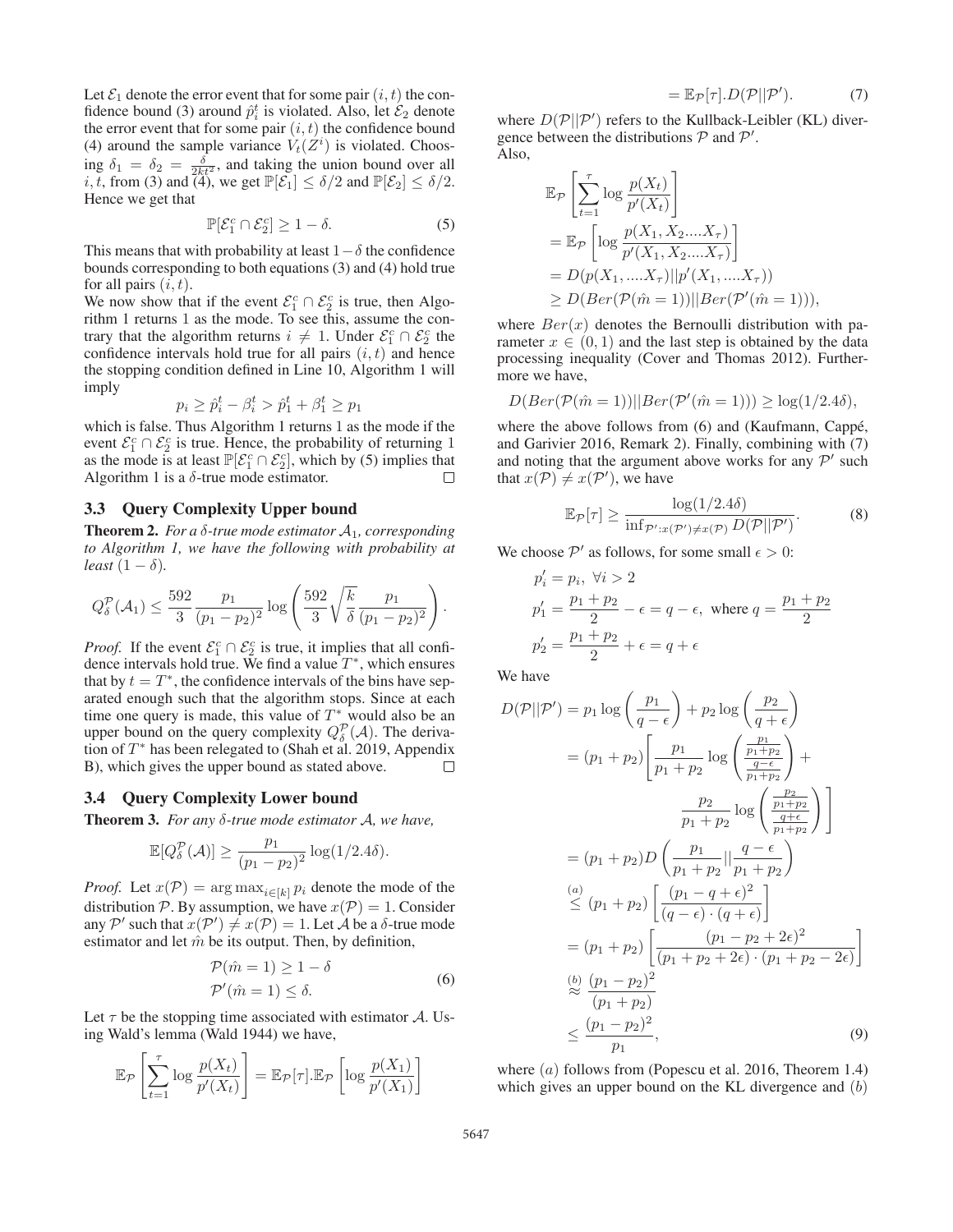follows because  $\epsilon$  can be arbitrarily small. Note that an upper bound on the stopping time  $\tau$  would also give an upper bound on  $Q_{\delta}^{\mathcal{P}}(\mathcal{A})$ , since we have one query at each time.<br>Hence using (8) and (9) we get the following lower bound: Hence, using (8) and (9), we get the following lower bound:

$$
\mathbb{E}[Q_{\delta}^{\mathcal{P}}(\mathcal{A})] \ge \frac{p_1}{(p_1 - p_2)^2} \log(1/2.4\delta).
$$

# 4 Mode estimation with QM2

In this section, we present an algorithm for mode estimation under QM2 and analyse its query complexity.

## 4.1 Algorithm

Recall that under the QM2 query model, a query to the oracle with indices i and j reveals whether the samples  $X_i$  and  $X_i$  have the same value or not. Our mode estimation scheme is presented in Algorithm 2. During the course of the algorithm we form bins, and the  $i<sup>th</sup>$  bin formed is referred to as bin  $i$ . Here, each bin is a collection of indices having the same value as revealed by the oracle. Let  $\sigma(i)$  denote the element from the support that that  $i^{th}$  bin represents. The algorithm proceeds in rounds. In round t, let  $b(t)$  denote the number of bins present. Based on the observations made so far, we form a subset of bins  $C(t)$ . We go over the bins in  $\mathcal{C}(t)$  one by one, and in each iteration within the round we query the oracle with index t and a sample index  $j_l$  from some bin l, i.e.,  $j_l \in$  bin l for  $l \in \mathcal{C}(t)$ . The round ends when the oracle gives a positive answer to one of the queries or we exhaust all bins in  $C(t)$ . So, the number of queries in round t is at most  $|\mathcal{C}(t)| \leq b(t)$ . If we get a positive answer from the oracle, we add  $t$  to the corresponding bin. A new bin will be created if the oracle gives a negative answer to each of these queries.

We will now describe how we construct the subset  $C(t)$  of bins we compare against in round  $t$ . To do so, for each bin i, corresponding to  $\sigma(i)$ , and for each round t, we maintain an empirical estimate of each  $p_{\sigma(i)}$  during each round, denoted by  $\hat{p}^t_{\sigma(i)}$ . We also maintain confidence intervals for each  $p_{\sigma(i)}$ , denoted by  $\beta^t_{\sigma(i)}$ . The choice for  $\beta^t_{\sigma(i)}$  is the same as that in QM1, given in (2).  $C(t)$  is formed in each round t by considering only those bins whose UCB is greater than the LCB of all other bins. Mathematically,

$$
\mathcal{C}(t) = \{i \in \{1, 2, \dots, b(t)\} \text{ such that } \nexists l \text{ for which}
$$
\n
$$
\hat{p}_l^t - \beta_l^t > \hat{p}_{\sigma(i)}^t + \beta_{\sigma(i)}^t\} \tag{10}
$$

The rest of the algorithm is similar to Algorithm 1, including the stopping rule, i.e. we stop when there is a bin whose LCB is greater than the UCB of all other bins in  $\mathcal{C}(t)$ . As before, the choice of confidence intervals and the stopping rule ensures that when  $A_t = (stop, i)$ , the corresponding element  $\sigma(i)=1$  with probability at least  $(1 - \delta)$ .

#### 4.2 Analysis

**Theorem 4.** *For the choice of*  $\beta_i^t$  *as given by* (2)*, Algorithm 2 is a* δ*-true mode estimator.*

#### Algorithm 2 Mode estimation algorithm under QM2

- 1:  $t = 1$
- 2:  $A_0 = (continue, 1)$ : Obtain  $X_1$ .
- 3: loop
- 4: Form  $C(t)$  according to (10).<br>5: flag=0.
- flag= $0$ .

 $\Box$ 

- 6: **for all** bins  $l \in C(t)$  **do**<br>7: Obtain  $j_l \in \text{bin } i$ .
- 7: Obtain  $j_l \in \text{bin } i$ .<br>8: **if**  $\mathcal{O}(t, j_l) == +1$
- 8: **if**  $\mathcal{O}(t, j_l) = = +1$  **then**<br>9: Add *t* to the correspon
	- Add  $t$  to the corresponding bin.
- 10: flag=1; *BREAK*
- 11: end if
- 12: end for
- 13: if flag $==0$  then
- 14: Create a new bin for index  $t$ .

15: end if

16: Update the empirical estimate  $\hat{p}_i^t$  (1) and confidence interval  $\hat{\beta}_i^t$  (2) for all bins  $i \in \{1, 2, \ldots, k\}$ interval  $\beta_i^t$  (2) for all bins  $i \in \{1, 2, ..., k\}$ .

17:

$$
A_t = \begin{cases} (stop,i): & \text{if } \exists i, \text{ s.t. } \forall j \in \mathcal{C}(t) \\ \text{Exit, Output } i & \hat{p}_i^t - \beta_i^t > \hat{p}_j^t + \beta_j(t), \\ (continue, t+1): & \text{otherwise} \\ \text{Move to next round} \end{cases}
$$

18:  $t = t + 1$ <br>19: **end loop** 

*Proof.* The error analysis for Algorithm 2 is similar as that for Algorithm 1 as given in Section 3.2. We consider the same two events  $\mathcal{E}_1$  and  $\mathcal{E}_2$ . Recall that  $\mathcal{E}_1$  denotes the error event that for some pair  $(i, t)$  the confidence bound (3) around  $\hat{p}_i^t$  is violated;  $\mathcal{E}_2$  denotes the error event that for some pair  $(i, t)$  the confidence bound (4) around the sample some pair  $(i, t)$  the confidence bound (4) around the sample variance  $V_t(Z^i)$  is violated. Again choosing similar values<br>for  $\delta_1$  and  $\delta_2$  we get  $\mathbb{P}[\mathcal{E} \subseteq \cap \mathcal{E} \leq 1 - \delta]$  We now need for  $\delta_1$  and  $\delta_2$ , we get  $\mathbb{P}[\mathcal{E}_1^c \cap \mathcal{E}_2^c] \ge 1 - \delta$ . We now need to show that if the event  $\mathcal{E}_2^c \cap \mathcal{E}_2^c$  is true, then Algorithm 2 to show that if the event  $\tilde{\mathcal{E}}_1^c \cap \tilde{\mathcal{E}}_2^c$  is true, then Algorithm 2 returns 1 as the mode. This then implies that Algorithm 2 is a  $\delta$ -true mode estimator.

The analysis remains same as discussed for QM1. The only additional factor we need to consider here, is the event that the bin corresponding to the mode 1 of the underlying distribution is discarded in one of the rounds of the algorithm, i.e., it is not a part of  $C(t)$  for some round t. A bin is discarded when its UCB becomes less than the LCB of any other bin. Under event  $\mathcal{E}_1^c$ , all confidence intervals are true, and since  $p_1 > p_i$ ,  $\forall i$  the UCB of the corresponding bin can never be less than the LCB of any other bin. This implies that under  $\mathcal{E}_1^c$ , the bin corresponding to the mode 1 is never discarded.<br>Hence, the probability of returning 1 as the mode is at leas Hence, the probability of returning 1 as the mode is at least  $\mathbb{P}[\mathcal{E}_1^c \cap \mathcal{E}_2^c]$ , which by (5) implies that Algorithm 2 is a  $\delta$ -true mode estimator mode estimator.

#### 4.3 Query Complexity Upper bound

From the analysis of the sample complexity for the QM1 model derived in Section 3.3, we get one upper bound for the QM2 case. Algorithm 1 continues for at most  $T^*$  rounds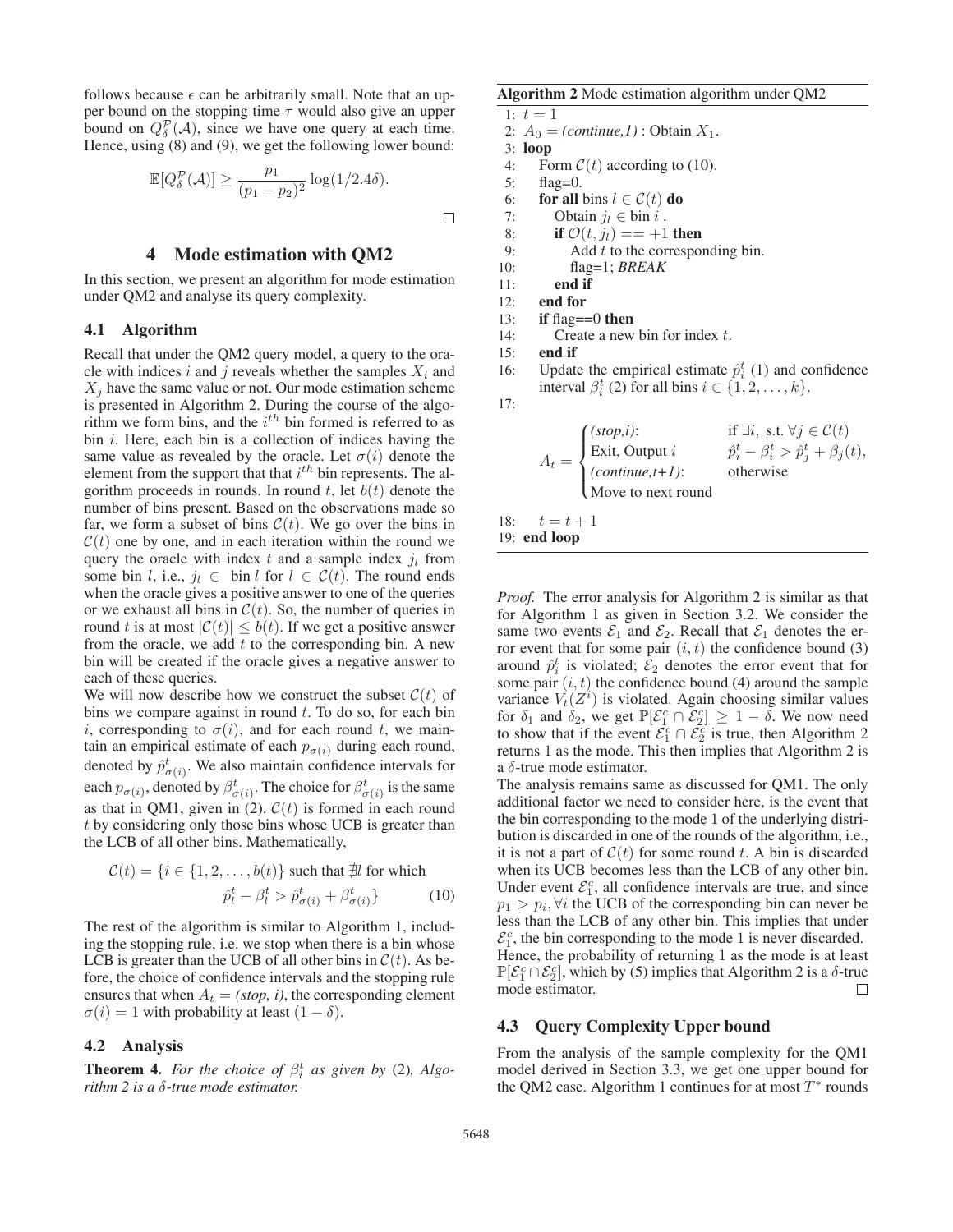with probability at least  $1 - \delta$ , where  $T^*$  is given by Theorem 2. A sample accessed in each of these rounds can be compared to at most  $\min\{k, T^*\}$  other samples. Thus, a natural upper bound on the query complexity of Algorithm 2 is  $(T^* \cdot \min\{k, T^*\})$ . The following result provides a tighter upper bound.

**Theorem 5.** *For a*  $\delta$ *-true mode estimator*  $A_2$ *, corresponding to Algorithm 2, we have the following with probability at least*  $(1 - \delta)$ *.* 

$$
Q_{\delta}^{\mathcal{P}}(A_2) \leq \frac{592}{3} \frac{p_1}{(p_1 - p_2)^2} \log \left( \frac{592}{3} \sqrt{\frac{k}{\delta}} \frac{p_1}{(p_1 - p_2)^2} \right) + \sum_{i=2}^{T} \frac{592}{3} \frac{p_1}{(p_1 - p_i)^2} \log \left( \frac{592}{3} \sqrt{\frac{k}{\delta}} \frac{p_1}{(p_1 - p_i)^2} \right)
$$
  
for  $T = \min \left\{ k, \frac{592}{3} \frac{p_1}{(p_1 - p_2)^2} \log \left( \frac{592}{3} \sqrt{\frac{k}{\delta}} \frac{p_1}{(p_1 - p_2)^2} \right) \right\}.$ 

*Proof.* The detailed calculations are provided in (Shah et al. 2019, Appendix B), here we give a sketch. Under the event  $\mathcal{E}_1^c \cap \mathcal{E}_2^c$ , where all confidence bounds hold true, for any bin represented during the run of the algorithm and corresponding to some element  $i \neq 1$  from the support, we have that it will definitely be excluded from  $\mathcal{C}(t)$  when its confidence bound  $\beta_i^t < \frac{p_1 - p_i}{4}$  and  $\beta_1^t < \frac{p_1 - p_i}{4}$ . We find a t which satisfies the stopping condition for each of the bins represented, and summing over them gives the total query complexity. Following the calculations in (Shah et al. 2019, Appendix B), we get the following value of  $t_i^*$  for the bin corresponding to element  $i \neq 1$ , such that by  $t = t_i^*$  the bin will definitely be excluded from  $C(t)$ nitely be excluded from  $C(t)$ .

$$
t_i^* = \frac{592}{3} \frac{p_1}{(p_1 - p_i)^2} \log \left( \frac{592}{3} \sqrt{\frac{2k}{\delta}} \frac{p_1}{(p_1 - p_i)^2} \right)
$$

Also, for the first bin we get  $t_1^*$  as follows.

$$
t_1^* = \frac{592}{3} \frac{p_1}{(p_1 - p_2)^2} \log \left( \frac{592}{3} \sqrt{\frac{2k}{\delta}} \frac{p_1}{(p_1 - p_2)^2} \right)
$$

Also, the total number of bins created will be at most

$$
T = \min\bigg\{k, \frac{592}{3} \frac{p_1}{(p_1 - p_2)^2} \log\bigg(\frac{592}{3}\sqrt{\frac{2k}{\delta}} \frac{p_1}{(p_1 - p_2)^2}\bigg)\bigg\}.
$$

A sample from the bin corresponding to element  $i$ will be involved in at most  $t_i^*$  queries. Hence the total number of queries,  $Q_{\delta}^{\mathcal{P}}(\mathcal{A})$ , is bounded as follows

$$
Q_{\delta}^{\mathcal{P}}(\mathcal{A}) \le \frac{592}{3} \frac{p_1}{(p_1 - p_2)^2} \log \left( \frac{592}{3} \sqrt{\frac{k}{\delta}} \frac{p_1}{(p_1 - p_2)^2} \right) + \sum_{i=2}^{T} \frac{592}{3} \frac{p_1}{(p_1 - p_i)^2} \log \left( \frac{592}{3} \sqrt{\frac{k}{\delta}} \frac{p_1}{(p_1 - p_i)^2} \right)
$$

# 4.4 Query Complexity Lower bound

The following theorem gives a lower bound on the expected query complexity for the QM2 model.

Theorem 6. *For any* δ*-true mode estimator* A*, we have,*

$$
\mathbb{E}[Q_{\delta}^{\mathcal{P}}(\mathcal{A})] \ge \frac{p_1}{2(p_1 - p_2)^2} \log(1/2.4\delta).
$$

*Proof.* Consider any δ-true mode estimator A under query model QM2 and let  $\tau$  denote its average (pairwise) query complexity when the underlying distribution is  $P$ . Next, consider the QM1 query model and let estimator  $A'$  simply simulate the estimator  $A$  under QM2, by querying the values of any sample indices involved in the pairwise queries. It is easy to see that since  $A$  is a  $\delta$ -true mode estimator under QM2, the same will be true for  $A'$  as well under QM1. Furthermore, the expected query complexity of  $A<sup>'</sup>$  under QM1 will be at most  $2\tau$  since each pairwise query involves two sample indices. Thus, if the query complexity  $\tau$  of  $\mathcal A$  under QM2 is less than  $\frac{p_1}{2(p_1-p_2)^2} \log(1/2.4\delta)$ , then we have a δ-true mode estimator under query model QM1 with query complexity less than  $\frac{p_1}{(p_1-p_2)^2} \log(1/2.4\delta)$ , which contra-<br>dicts the lower bound in Theorem 3. The result then foldicts the lower bound in Theorem 3. The result then follows.  $\Box$ 

The lower bound on the query complexity as given by the above theorem matches the first term of the upper bound given in Theorem 5. So, the lower bound will be close to the upper bound when the first term dominates, in particular when  $\frac{p_1}{(p_1-p_2)^2} \gg \sum_{i=3}^k \frac{p_1}{(p_1-p_i)^2}$ .

While the above lower bound matches the upper bound in a certain restricted regime, we would like a sharper lower bound which works more generally. Towards this goal, we consider a slightly altered (and relaxed) problem setting which relates to the problem of best arm identification in a multi-armed bandit (MAB) setting studied in (Kaufmann, Cappe, and Garivier 2016), (Soare, Lazaric, and Munos ´ 2014). The altered setting and the corresponding result are discussed in (Shah et al. 2019, Appendix C).

#### 5 Experimental Results

For both the QM1 and QM2 models, we simulate Algorithm 1 and Algorithm 2 for various synthetic distributions. We take  $k = 5120$  and keep the difference  $p_1 - p_2 = 0.208$ constant for each distribution. For the other  $p_i$ 's we follow two different models:

- 1. Uniform distribution : The other  $p_i$ 's for  $i = 3...k$  are chosen such that each  $p_i = \frac{1-p_1-p_2}{2}$ chosen such that each  $p_i = \frac{1-p_1-p_2}{k-2}$ .
- 2. Geometric distribution : The other  $p_i$ 's are chosen such that  $p_2, p_3...p_k$  form a decreasing geometric distribution which sums upto  $1 - p_1$ .

For each distribution we run the experiment 50 times and take an average to plot the query complexity. In Fig. 1 we plot the number of queries taken by Algorithm 1 for QM1, for both the geometric and uniform distributions. As suggested by our theoretical results, the query complexity increases (almost) linearly with  $p_1$  for a fixed  $(p_1 - p_2)$ . In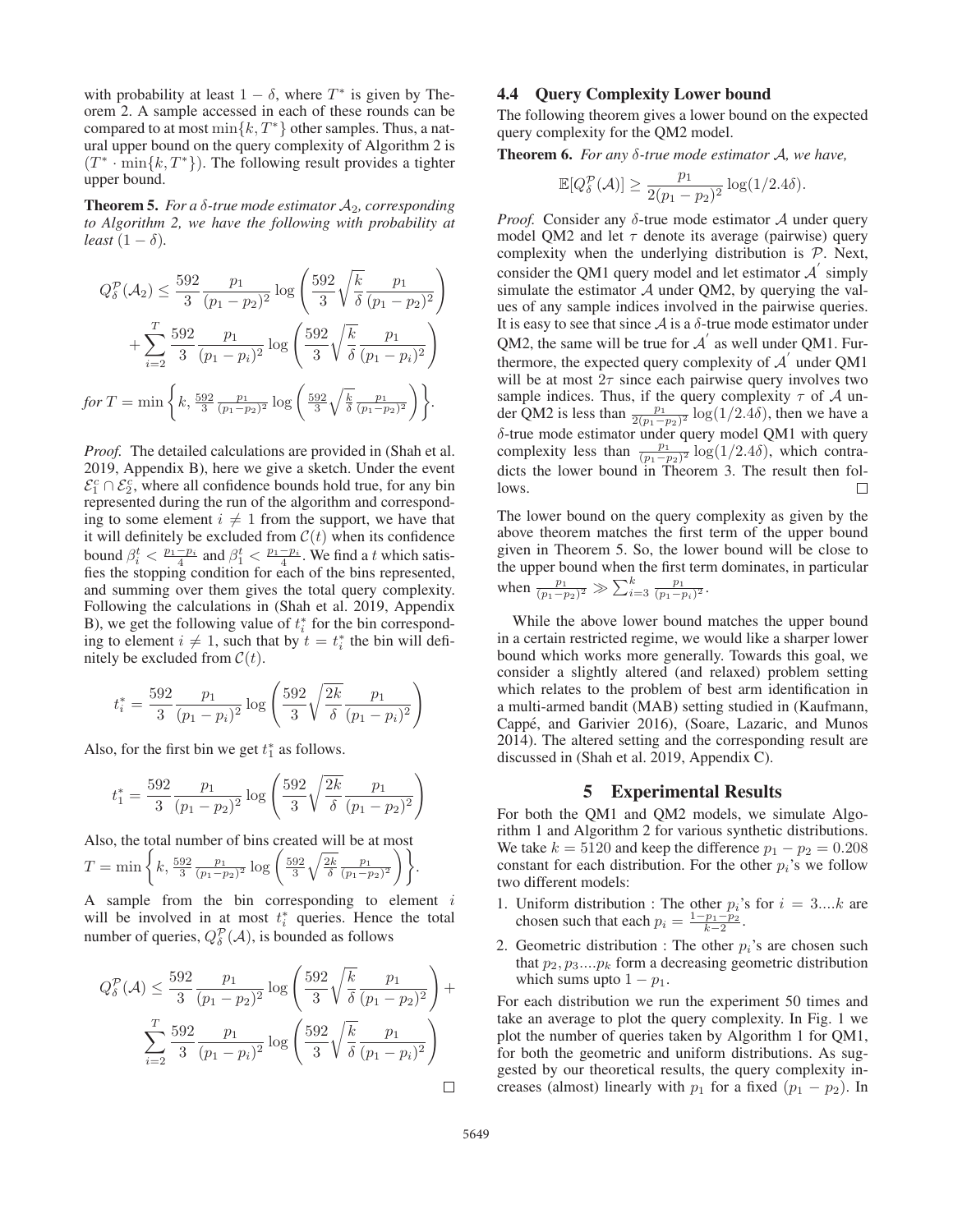

Figure 1: Number of queries for Algorithm 1 under the uniform and geometric distributions.



Figure 2: Number of queries when each sample is queried with all the bins, and number of queries for Algorithm 2 for the uniform and geometric distributions.

Fig. 2 we plot the number of queries taken by Algorithm 2 for QM2 and compare it to the number of queries taken by a naive algorithm which queries a sample with all the bins formed, for both the uniform and geometric distributions. To further see how Algorithm 2 performs better than the naive algorithm which queries a sample against all bins formed, we plot the number of queries in each round for a particular geometric distribution, in Fig. 3. We observe that over the rounds, for Algorithm 2 bins start getting discarded and hence the number of queries per round decreases, while for the naive algorithm, as more and more bins are formed, the number of queries per round keeps increasing.

Real world dataset: As mentioned in the introduction, one of the applications of mode estimation is partial clustering. Via experiments on a real-world purchase data set (Leskovec and Krevl 2014), we were able to benchmark the performance of our proposed Algorithm 2 for pairwise queries, a naive variant of it with no UCB-based bin elimina-



Figure 3: Number of queries per round for Algorithm 2 and for the algorithm which queries each sample with all of the bins formed.

tion and the algorithm of (Mazumdar and Saha 2017a) which performs a full clustering of the nodes. Using (Leskovec and Krevl 2014), we create a dataset where each entry represents an item available on Amazon.com along with a label corresponding to a category that the item belongs to. We take entries with a common label to represent a cluster and we consider the task of using pairwise oracle queries to identify a cluster of items within the top-10 clusters, from among the top-100 clusters in the entire dataset. Note that while our algorithm is tailored towards finding a heavy cluster, the algorithm in (Mazumdar and Saha 2017a) proceeds by first learning the entire clustering and then identifying a large cluster. Some statistics of the dataset over which we ran our algorithm are: number of clusters - 100; number of nodes - 291925; size of largest cluster - 53551; and size of 11th largest cluster - 19390.

With a target confidence of 99%, our proposed algorithm terminates in  $\sim 631k$  pairwise queries while the naive algorithm takes  $\sim 1474k$  queries (2.3x more). The algorithm of (Mazumdar and Saha 2017a) clusters all nodes first, and is thus expected to take around  $n * k = 29192.5k$  queries (46x) more) to terminate; this was larger than our computational budget and hence could not be run successfully. With a target confidence of 95%, our algorithm takes <sup>∼</sup> 558<sup>k</sup> queries instead of the naive version which takes  $\sim$  1160k queries  $(2x \text{ more})$  to terminate.

### 6 Discussion

There are a few variations of the standard mode estimation problem which have important practical applications and we discuss them in the following subsections.

#### 6.1 Top-m estimation

An extension of the mode estimation problem discussed could be estimating the top-m values. i.e. for  $p_1 > p_2$  $\ldots > p_k$ , an algorithm should return the set  $\{1, 2, \ldots m\}$ . A possible application is in clustering, where we are interested in finding the largest  $m$  clusters. The algorithms 1 and 2 for